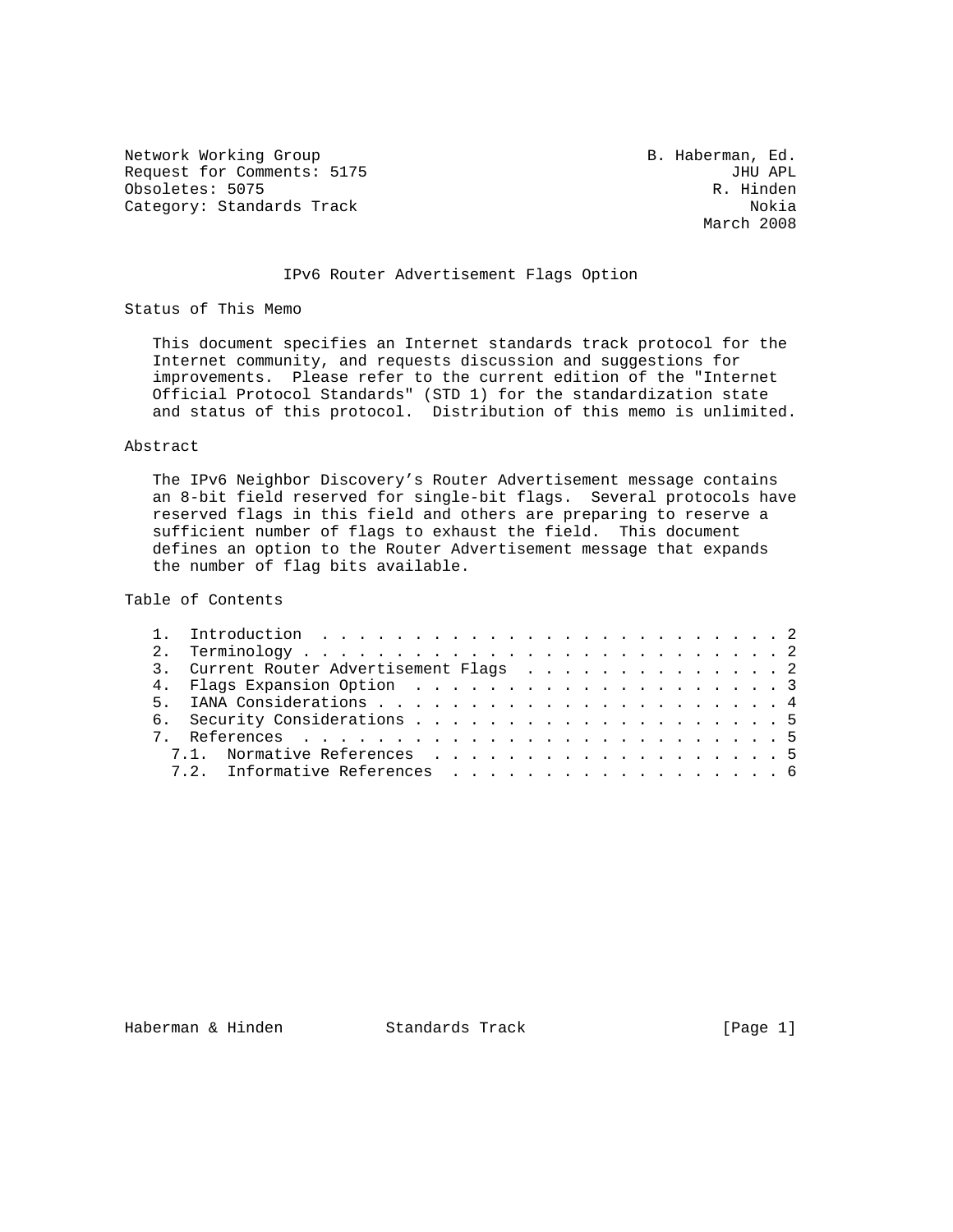1. Introduction

 The IPv6 Neighbor Discovery Protocol's (NDP) [RFC4861] Router Advertisement message contains an 8-bit field reserved for single-bit flags. Several protocols have reserved flags in this field and others are preparing to reserve a sufficient number of flags to exhaust the field.

 This document defines an option for the Router Advertisement message that expands the available number of flag bits by adding an additional 48 flag bits to NDP messages.

2. Terminology

 The key words "MUST", "MUST NOT", "REQUIRED", "SHALL", "SHALL NOT", "SHOULD", "SHOULD NOT", "RECOMMENDED", "MAY", and "OPTIONAL" in this document are to be interpreted as described in [RFC2119].

3. Current Router Advertisement Flags

 Currently, the NDP Router Advertisement message contains the following one-bit flags defined in published RFCs:

```
 0 1 2 3 4 5 6 7
+-+-+-+-+-+-+-+-+
|M|O|H|Prf|P|R|R|
+-+-+-+-+-+-+-+-+
```
Figure 1: Router Advertisement Flags

- o M Managed Address Configuration Flag [RFC4861]
- o O Other Configuration Flag [RFC4861]
- o H Mobile IPv6 Home Agent Flag [RFC3775]
- o Prf Router Selection Preferences [RFC4191]
- o P Neighbor Discovery Proxy Flag [RFC4389]
- o R Reserved

 With other protocols in the works (e.g., Detecting Network Attachment) that want to use flags in the NDP messages, it is necessary to define an expansion capability to support new features.

Haberman & Hinden Standards Track [Page 2]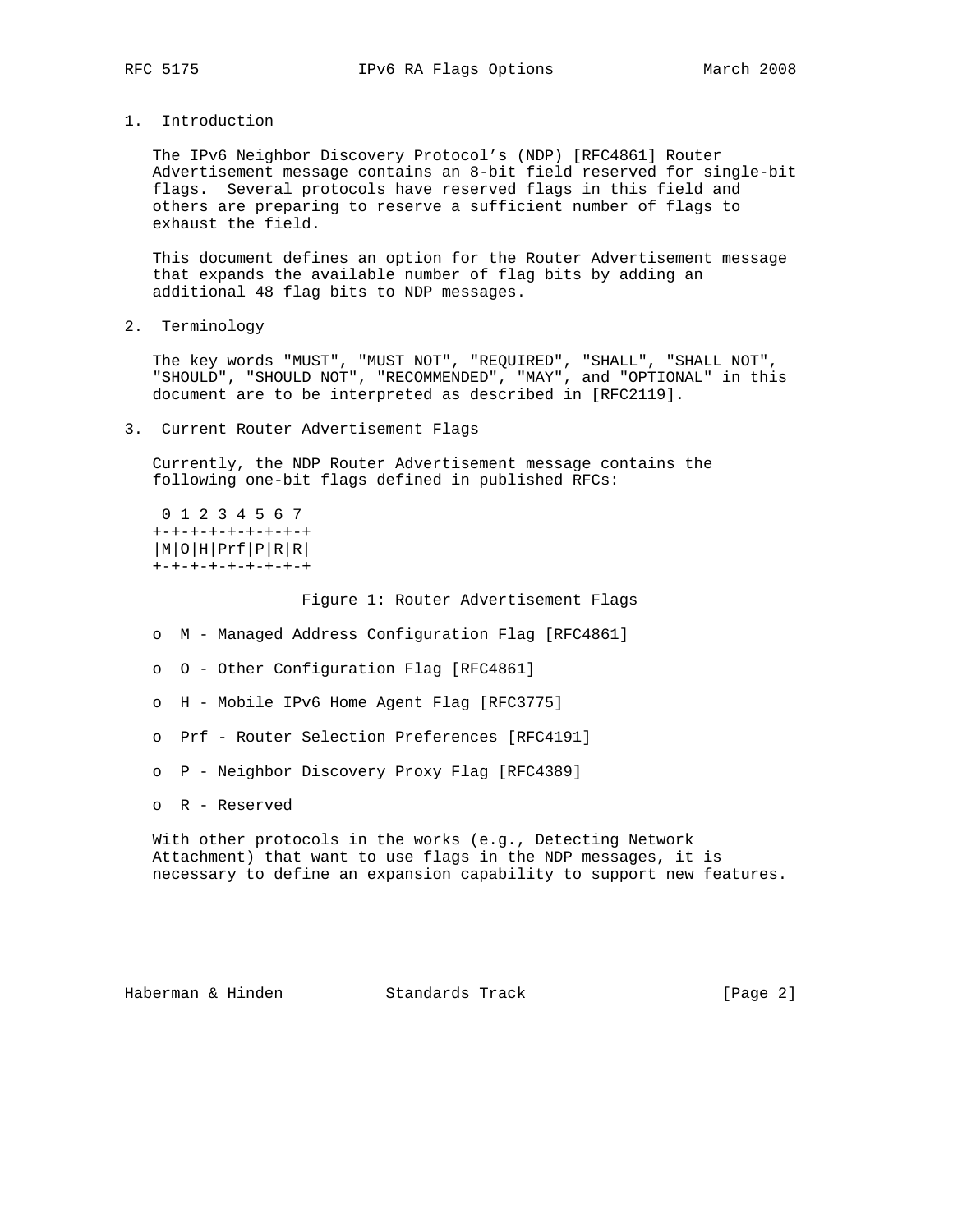### 4. Flags Expansion Option

 The Neighbor Discovery specification [RFC4861] contains the capability to define NDP options. The following (Figure 2) is the definition of the Expanded Flags Option (EFO) for NDP Router Advertisement messages.

0  $1$  2 3 0 1 2 3 4 5 6 7 8 9 0 1 2 3 4 5 6 7 8 9 0 1 2 3 4 5 6 7 8 9 0 1 +-+-+-+-+-+-+-+-+-+-+-+-+-+-+-+-+-+-+-+-+-+-+-+-+-+-+-+-+-+-+-+-+ | Type | Length | Bit fields available .. +-+-+-+-+-+-+-+-+-+-+-+-+-+-+-+-+-+-+-+-+-+-+-+-+-+-+-+-+-+-+-+-+ ... for assignment +-+-+-+-+-+-+-+-+-+-+-+-+-+-+-+-+-+-+-+-+-+-+-+-+-+-+-+-+-+-+-+-+

Figure 2: Router Advertisement Expanded Flags Option

- o Type 26
- o Length The length MUST be checked when processing the option in order to allow for future expansion of this option. An implementation of this specification MUST set the Length to 1, MUST ignore any unrecognized data, and MUST be able to recognize the specific length in order to skip over unrecognized bits.
- o Bits allocated by IANA

 The definition and usage of these bits is to be found in the document requesting their allocation.

During the construction/transmission, this option:

- o MUST only occur in Router Advertisement messages.
- o MUST occur prior to any additional options associated with any flags set in this option.
- o MUST only occur once in the Router Advertisement message.
- o MUST NOT be added to a Router Advertisement message if no flags in the option are set.
- o MUST set all unused flags to zero.

Haberman & Hinden Standards Track (Page 3)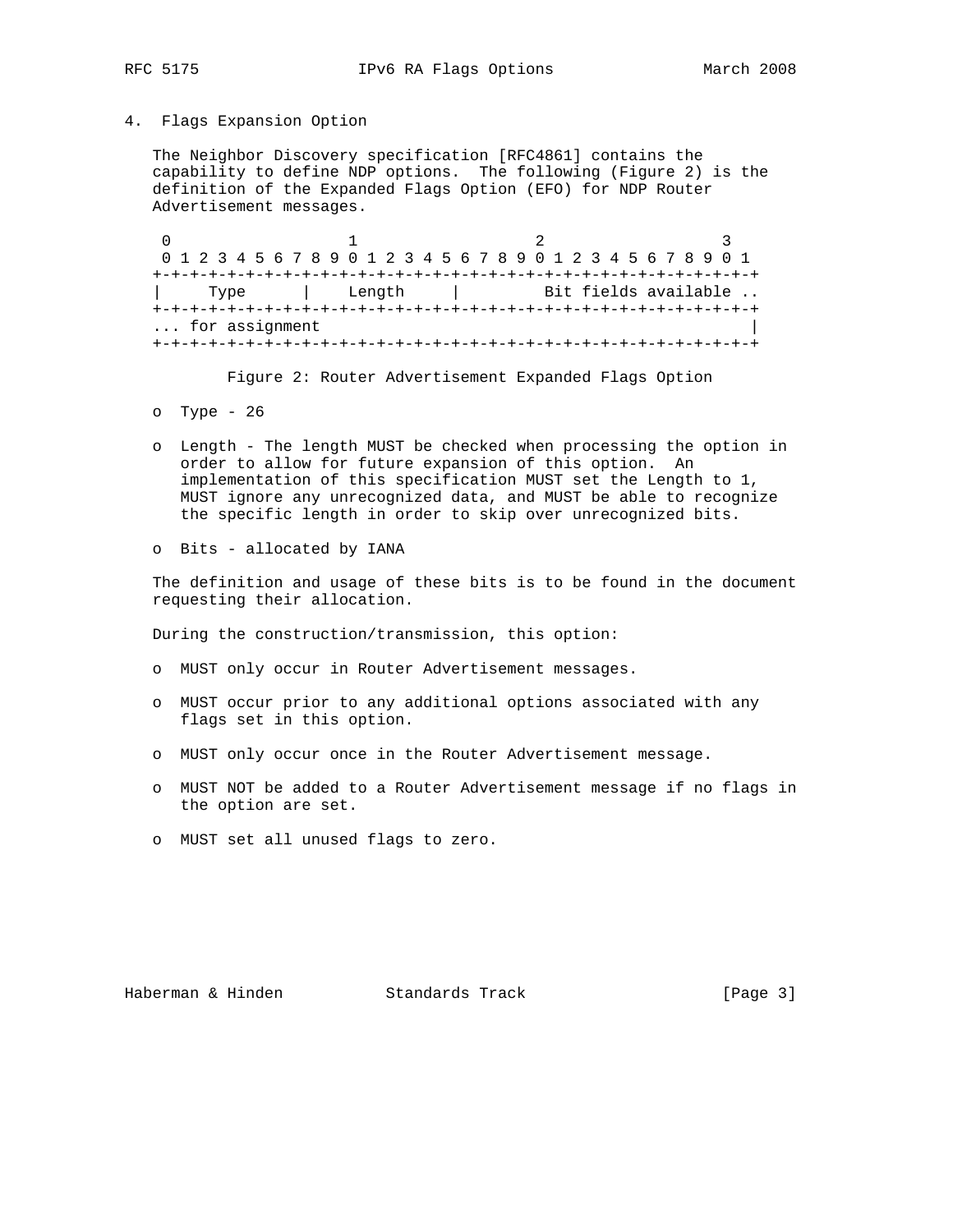Upon reception, a receiver processing NDP messages containing this option:

- o MUST ignore the option if it occurs in a message other than a Router Advertisement.
- o MUST ignore all instances of the option except the first one encountered in the Router Advertisement message.
- o MUST ignore the option if the Length is less than 1.
- o MUST ignore any unknown flag bits.

 The bit fields within the option are numbered from left to right, from 8 to 55 (starting as bit offset 16 in the option) and follow the numbering of the flag bits in the RA option described in Figure 1. Flag bits 0 to 7 are found in the Router Advertisement message header defined in [RFC4861].

5. IANA Considerations

 IANA has defined a new IPv6 Neighbor Discovery option for the option defined in this document of the form:

|      | Type   Description                    | Reference |
|------|---------------------------------------|-----------|
| 26 — | RA Flags Extension Option   [RFC5175] |           |

The registry for these options can be found at: http://www.iana.org/assignments/icmpv6-parameters

 IANA has created a new registry for IPv6 ND Router Advertisement flags. This should include the current flags in the RA option and in the extension option defined in this document. The new registry has been added to the icmpv6-parameters as shown above. The format for the registry is:

Haberman & Hinden Standards Track [Page 4]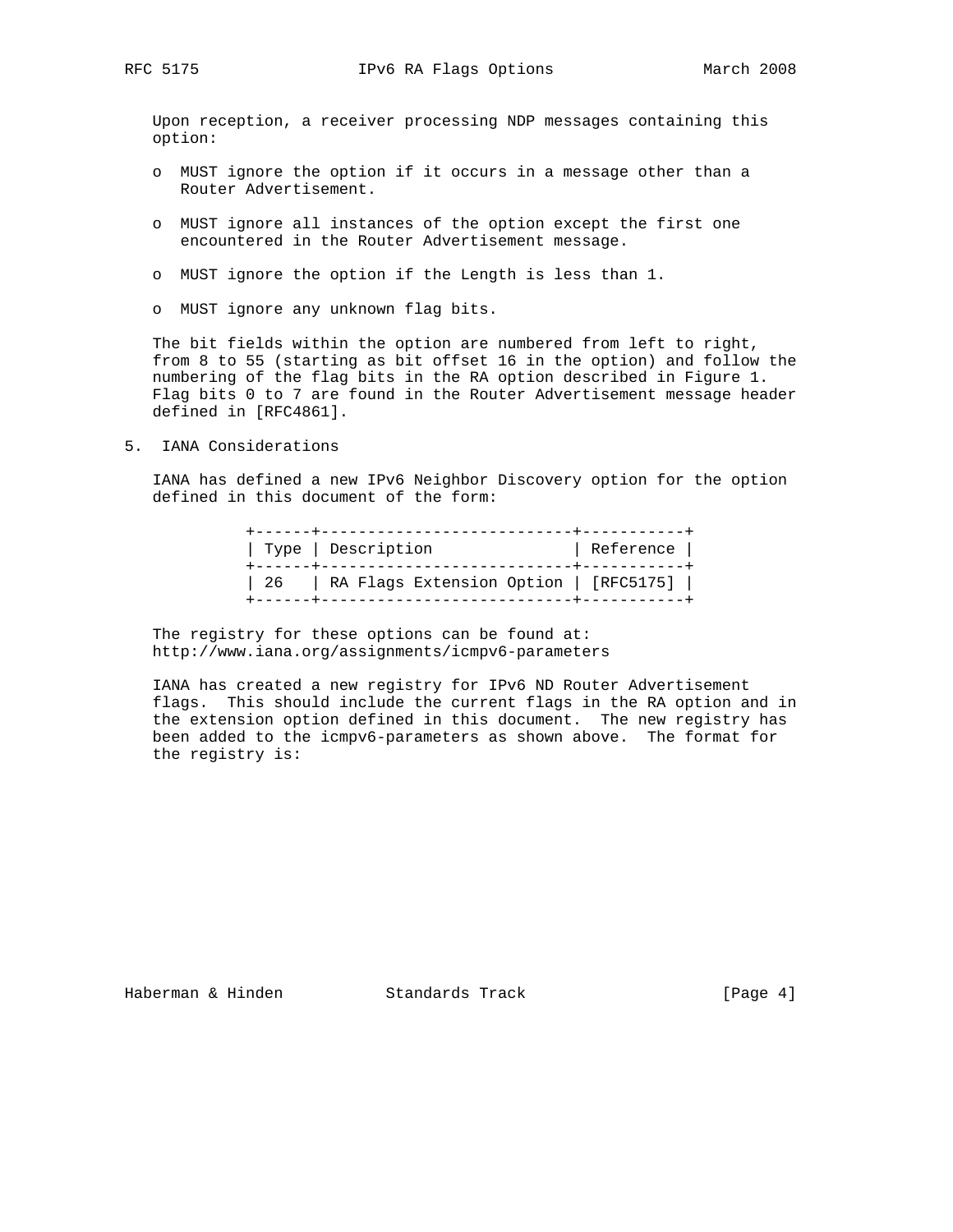| RA Option Bit   Description |                                           | Reference |
|-----------------------------|-------------------------------------------|-----------|
|                             | M - Managed Address Configuration<br>Flag | [RFC4861] |
|                             | 0 - Other Configuration Flag              | [RFC4861] |
|                             | H - Mobile IPv6 Home Agent Flag           | [RFC3775] |
|                             | Prf - Router Selection Preferences        | [RFC4191] |
|                             | Prf - Router Selection Preferences        | [RFC4191] |
| 5                           | P - Neighbor Discovery Proxy Flag         | [RFC4389] |
| $6 - 53$                    | R - Reserved; Available for<br>assignment |           |
| $54 - 55$                   | Private Experimentation                   |           |

 The assignment of new RA flags in the RA option header and the bits defined in the RA extension option defined in this document require standards action or IESG approval [RFC2434].

6. Security Considerations

 This protocol shares the security issues of NDP that are documented in the "Security Considerations" section of [RFC4861].

 The inclusion of additional optional bit fields provides a potential covert channel that is useful for passing information.

- 7. References
- 7.1. Normative References
	- [RFC2119] Bradner, S., "Key words for use in RFCs to Indicate Requirement Levels", BCP 14, RFC 2119, March 1997.
	- [RFC2434] Narten, T. and H. Alvestrand, "Guidelines for Writing an IANA Considerations Section in RFCs", BCP 26, RFC 2434, October 1998.
	- [RFC4861] Narten, T., Nordmark, E., Simpson, W., and H. Soliman, "Neighbor Discovery for IP version 6 (IPv6)", RFC 4861, September 2007.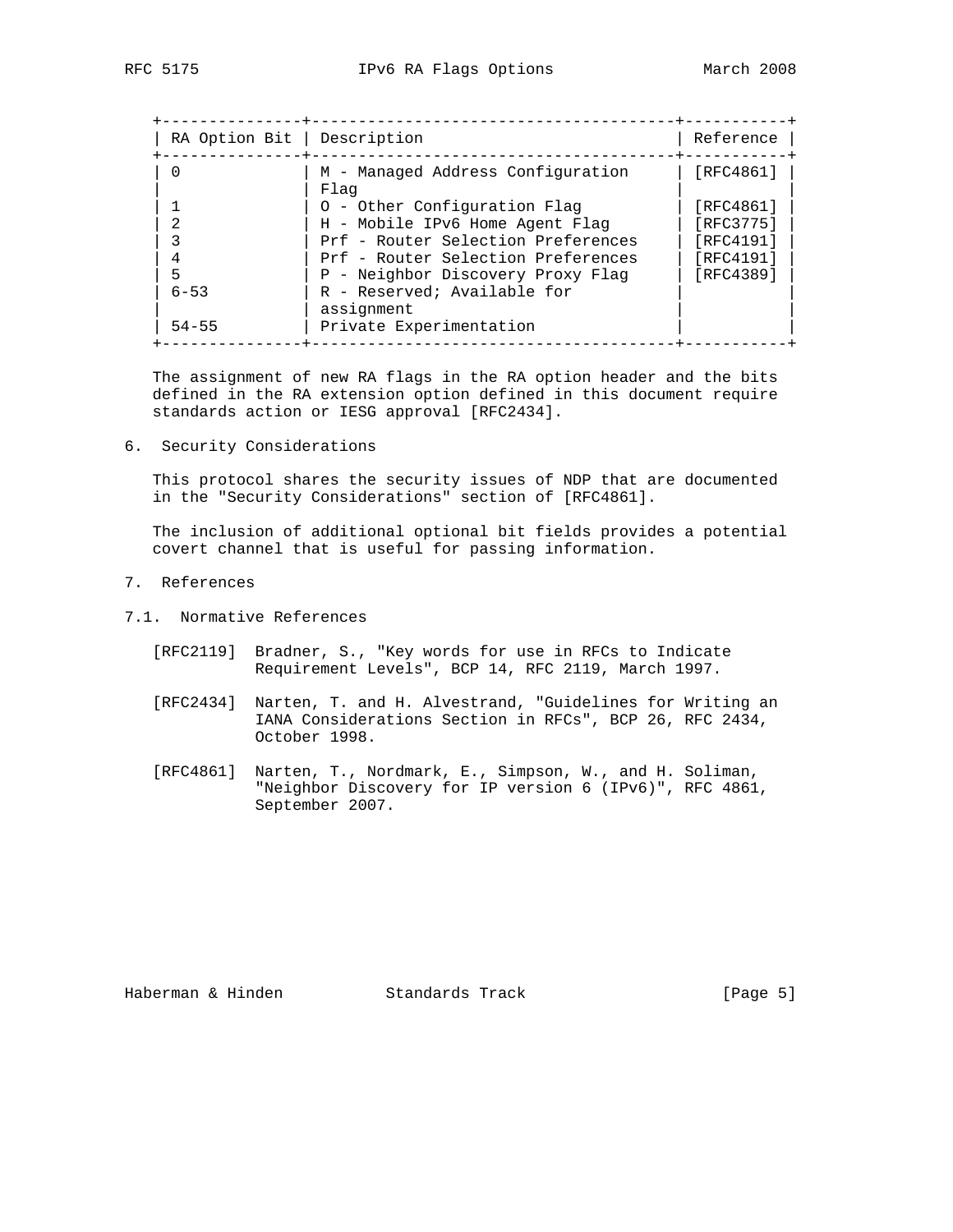# 7.2. Informative References

- [RFC3775] Johnson, D., Perkins, C., and J. Arkko, "Mobility Support in IPv6", RFC 3775, June 2004.
- [RFC4191] Draves, R. and D. Thaler, "Default Router Preferences and More-Specific Routes", RFC 4191, November 2005.
- [RFC4389] Thaler, D., Talwar, M., and C. Patel, "Neighbor Discovery Proxies (ND Proxy)", RFC 4389, April 2006.

Authors' Addresses

 Brian Haberman (editor) Johns Hopkins University Applied Physics Lab 11100 Johns Hopkins Road Laurel, MD 20723-6099 USA

 Phone: +1 443 778 1319 EMail: brian@innovationslab.net

 Robert Hinden Nokia 313 Fairchild Drive Mountain View, CA 94043 USA

 Phone: +1 650 625 2004 EMail: bob.hinden@nokia.com